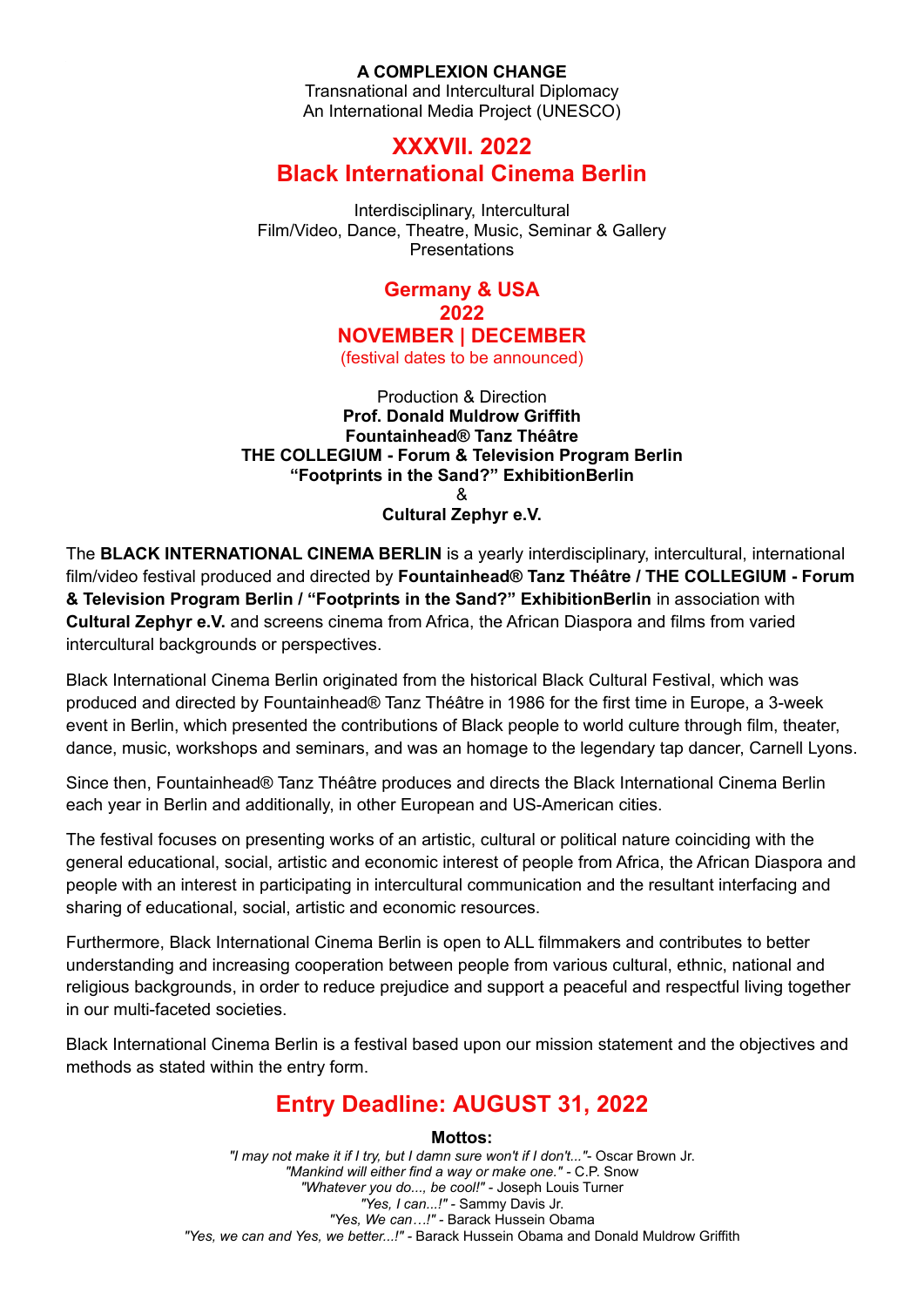# **ENTRY FORM XXXVII. 2022 Black International Cinema Berlin**

### **STATEMENT OF INTENTION**

We are an international, intercultural community of persons engaged in achieving increasing understanding and cooperation between individuals and groups in support of democratic procedures and the elimination of violence, religious, ethnic and gender persecution, youth exploitation, homophobia and racial hatred through the process of art, education, culture and dialogue.

Wir sind eine internationale, interkulturelle Gemeinschaft von Menschen mit dem Engagement für ein besseres Verständnis und wachsende Kooperation zwischen Individuen und Gruppen, mit Unterstützung des demokratischen Prozesses und der Beseitigung von Gewalt, Verfolgung aufgrund religiöser, ethnischer und geschlechtlicher Zugehörigkeit, Kindes- und Jugendmissbrauch, Homosexuellen-Feindlichkeit und Rassenhass, durch die Mittel der Kunst, der Bildung, der Kultur und des Dialogs.

...sont une communauté internationale et interculturelle de personnes engagées à promouvoir la compréhension et la coopération croissantes entre les individus et les groupes, à l´appui des outils démocratiques et à travers l´élimination de la violence, de la persécution religieuse, ethnique et sexuelle, de l´exploitation de la jeunesse, de l´homophobie et de la haine raciale par le processus de l´art, de l´éducation, de la culture et du dialogue.

...kültürler ve uluslar arasi bir topluluk olarak, bireyler ve gruplar arasinda daha iyi bir anlayis ve is birlikteligi için angaje olmaktayiz, bununla demokratik bir sürecin destegiyle sanat, egitim, kültür ve dialog araciligi ile siddet, antisemitizm, homoseksüel düsmanligi ve irklar arasi kin ve nefret duzgusuna bir çözüm getirmek istiyoruz.

...é uma comunidade international e intercultural de pessoas empenhádas em melhorar a compreensão e aumentar a cooperação entre indivíduos e grupos, apoiando o processo democrãtico e a eliminação da violência, anti-semitismo, discriminação homossexual e racismo, a trave's da arte, educação, cultura e diálogo.

...sono una communità internazionale e interculturale di persone impegnate per una migliore comprensione e cooperazione tra gl'individui e i gruppi, con la meta di dare un impulso al processo democratico, eliminando cosi la violenza, l'antisemitismo, il rassismo e la discriminazione degli omosessuali - per questa realisazione ci sono gl'instrumenti dell'arte dell'educazione, della cultura e dello dialogo.

...son una comunidad internacional e intercultural de personas empenadas para una mejor comprensión y cooperación entre los individuos y grupos, con la meta de dar fuerza al impulso democrático y asi de eliminar también la violencia como el antisemitismo, el racismo y la discriminación de los homosexuales. Por eso se usan los medios del arte, de la educación, de la cultura y del diálogo.

## **OBJECTIVES AND METHODS**

- **1.** The presentation of films, seminars, exhibitions and performances by multi-national, -cultural, -racial and -ethnic groups of artists, filmmakers and intellectuals.
- **2.** The dissemination of information regarding a variety of issues of concern to people of the African Diaspora and people from various national and ethnic backgrounds with convergent perspectives and interests.
- **3.** The encouragement of appreciation and respect for a multi-faceted society through direct and indirect contact, thereby supporting the heightened awareness necessary for living in a multi-racial, -ethnic World, Country, Town and Community.
- **4.** To develop and promote the sharing of cultural, intellectual, economic and technological resources, which may be increasingly utilized to lessen the dependent state of many of the world's people.
- **5.** The annual publishing of the Black International Cinema Berlin, Germany & USA Anthology.

### The BLACK INTERNATIONAL CINEMA BERLIN is open to ALL filmmakers.

#### **Categories:**

Entries invited from Africa, the African Diaspora and all Filmmakers addressing issues relating to Intercultural and Multi-Heritaged Societies. Also entries of Children's and Art Films (i.e.: Dance, Theatre, Fine Arts, etc.) **Requirements:**

Video-DVD (no Data-DVD, no Blue-Ray) and/or Online-Screener to download (Vimeo or YouTube Upload) for preview purposes. Commentary and dialogue must be in English or with English subtitles. An edition of the cinematic work selected for presentation in the XXXVII. 2022 Black International Cinema Berlin will be retained for festival archives.

#### **All submissions must be sent to the production coordinator, address below. When mailing, please designate the film package: For festival and cultural purposes.**

Angela Kramer / production coordinator Hohenfriedbergstr. 14 D-10829 Berlin, Germany Tel.: 0049 176/993 685 82 Fax: 0049 30/470 60 863 e-mail: [bicdance@aol.co](mailto:bicdance@aol.com)[m](mailto:bicdance@aol.com)

Marion Kramer / public relations coordinator Tel.: 0049 30/470 60 863 e-mail: [bicdance@aol.com](mailto:bicdance@aol.com)